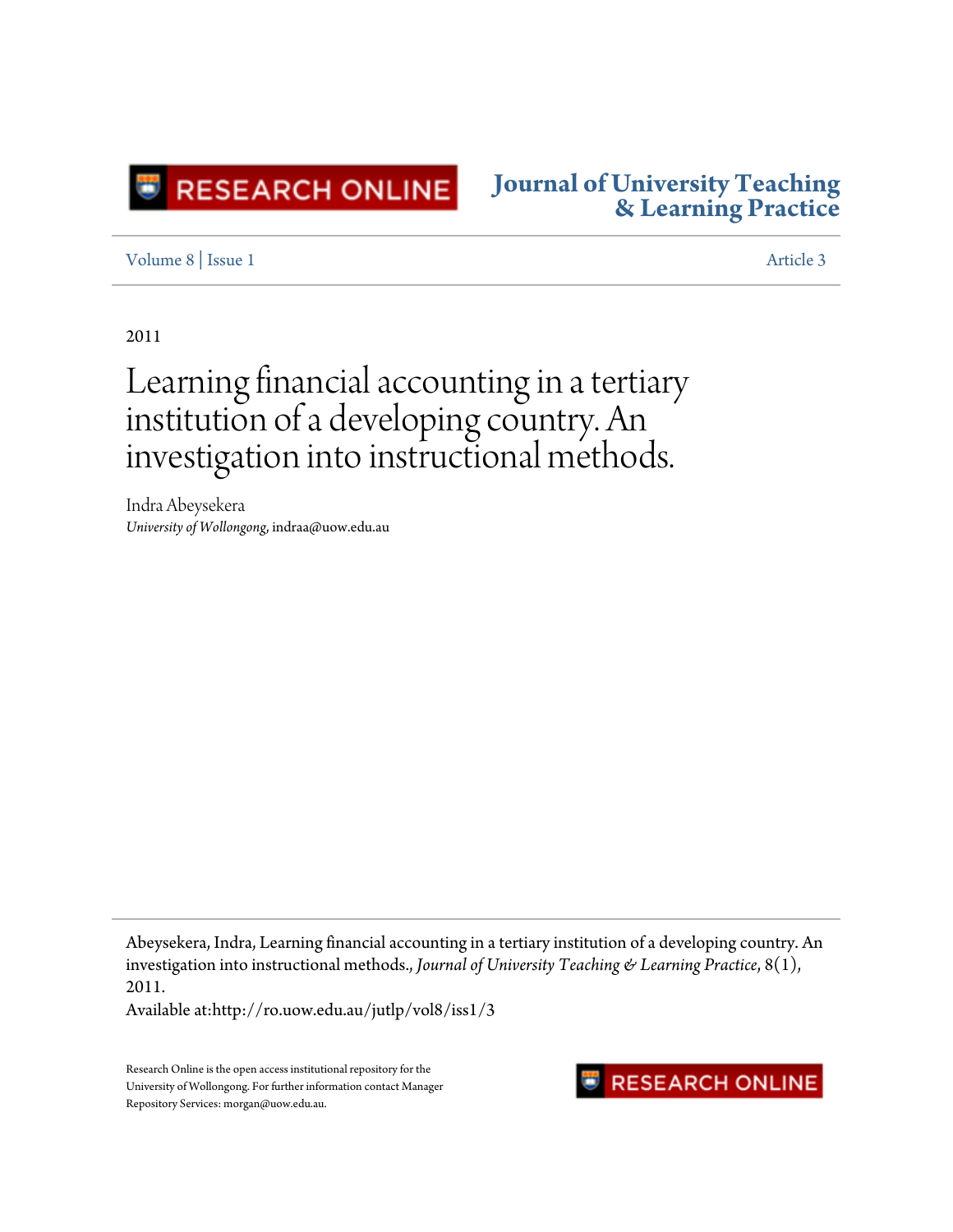## Learning financial accounting in a tertiary institution of a developing country. An investigation into instructional methods.

This study examines three instructional methods (traditional, interactive, and group case–based study), and student opinions on their preference for learning financial accounting in large classes at a metropolitan university in Sri Lanka. It analyses the results of a survey questionnaire of students, using quantitative techniques to determine the preferred instructional method. It analyses the written comments made by students in the survey questionnaire using thematic analysis to determine the reasons behind their preference. The findings reveal that the most preferred instructional method is interactive and the least is traditional.

developing country, learning, instructional method, Sri Lanka, Accountancy

The author is indebted to comments of two anonymous referees.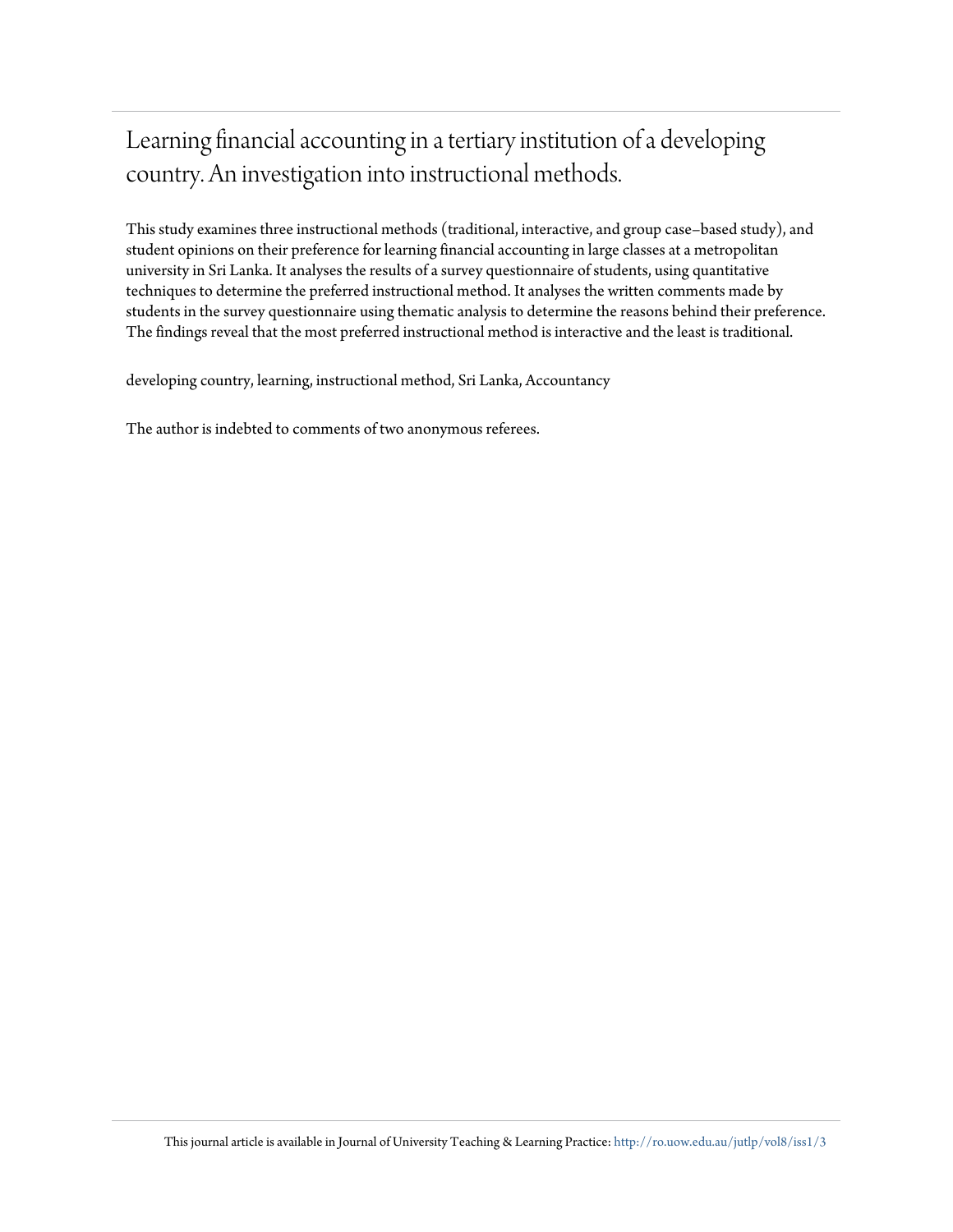## **Introduction**

#### *Purpose*

Accounting education has responded little to changes in the business environment (Albrecht and Sack, 2000). Educators have been pressing for reforms in university accounting education, and one major objective has been to move away from the traditional instructional method that leads to passive learning, to other instructional methods that leads to active learning (Biggs, 2003). In response to the perceived need to facilitate active learning, the Accounting Education Change Commission (AECC) in the United States, in its position statement #1, addressed concerns about instructional methods in university accounting education. The AECC urged faculty members to move away from a purely traditional instructional method where students are passive recipients of information, so that students could become active participants in the learning process (AECC, 1990, p. 309).

As a part of a major study that investigated the accounting curriculum, in the context of a tertiary institution in Sri Lanka, this study poses two questions: (i) Do students prefer a particular instructional method for learning financial accounting, and (ii) Why do students prefer one instructional method over another? To address the first research question, the study used a 5-point Likert scale questionnaire, whereby students stated their relative preference for learning through the method of (a) traditional, (b) interactive, and (c) learning using case studies where students are formed into groups (group case-based learning), in learning financial accounting subjects in an undergraduate accounting program. The relative preference for each instructional method was analysed using non-parametric statistics. To address the second research question, the study analysed students' optional written comments on the questionnaire, using themes.

There are salient differences among the three instructional methods. The traditional method gives students little opportunity to engage interactively with the subject matter (Gray, Bebbington, and McPhail, 1994). It is a teacherdominated instructional method. The interactive method, on the other hand, allows students to interact with the teacher in two-way communication, asking questions and engaging in discussion. It is a teacher-dominated instructional method but it facilitates interaction between students and teacher. The group case-based instructional method divides students into groups and allows them to learn the subject through case studies with the teacher directing and facilitating learning, but with less emphasis on teacher-centred instruction, enabling students to engage in discussion with their peers. It is a student-dominated instructional method facilitating interaction with peers (Abeysekera, 2008).

#### *Motivation*

A study investigating instructional methods among domestic students and international students at an Australian University reported that international students preferred active instructional methods for learning intellectual capital as a new topic (Abeysekera, 2008). Acknowledging that different course-unit content poses dissimilar learning challenges to students, the current study uses the three instructional methods espoused in the Abeysekera study to investigate instructional method preferences for an established course unit in the accounting curriculum, financial accounting. Additionally, since it has been found that societal culture can influence student instructional method preference (Abeysekera, 2008; Hutchinson and Gul, 1997), conducting a study in a very different societal context helps us to explore relevance of the contextual effect on student preference for instructional methods.

A shift in emphasis from teaching to learning in the higher education sector has resulted in universities actively considering more efficient student instructional methods (Barr and Tagg, 1995; Broad, Matthews, and McDonald, 2004). Universities are major institutions of society facilitating economic and social change by providing opportunities for learning, and they are the leading institutions available today to respond to societal change. Most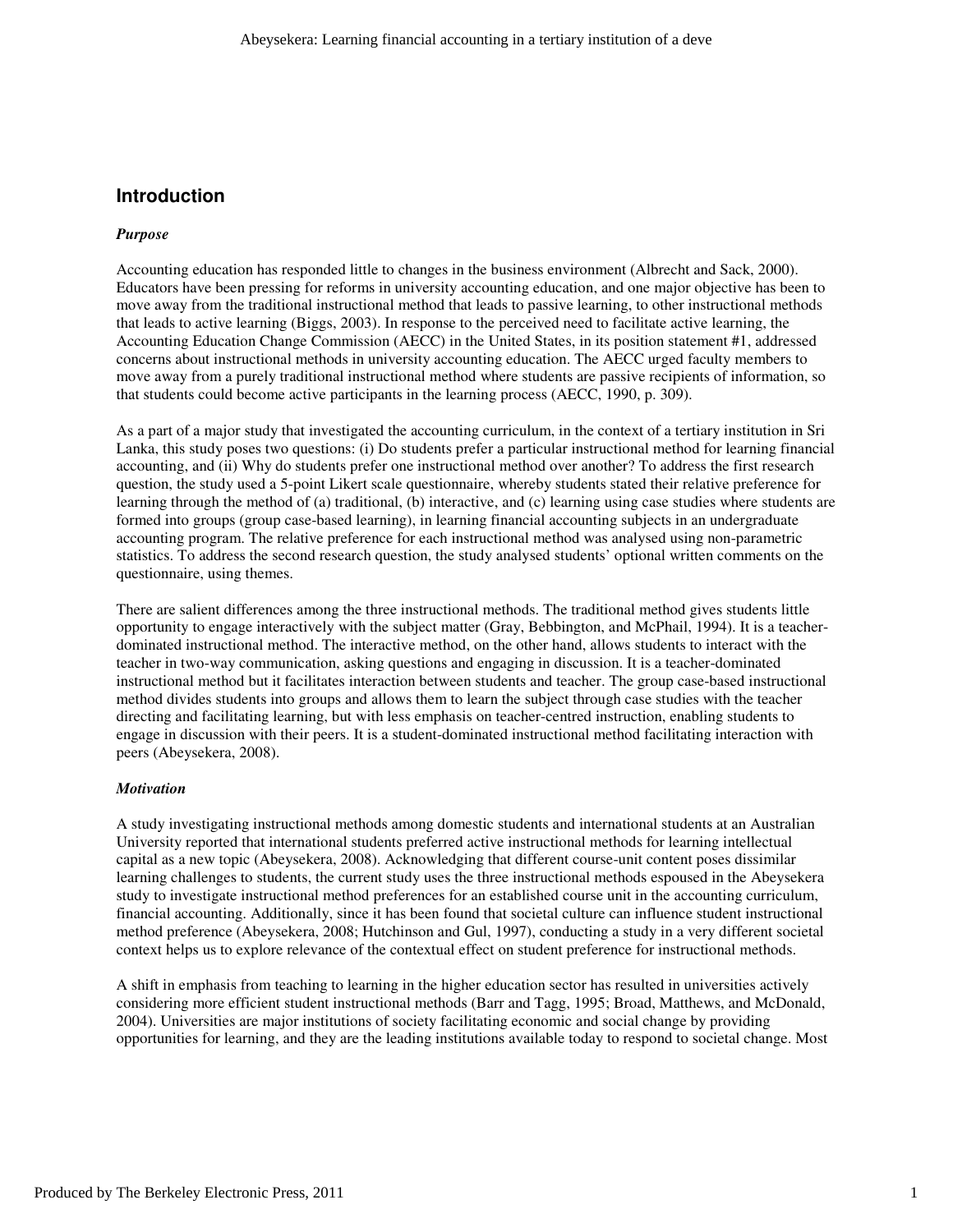countries, including developing countries such as Sri Lanka, have understood their human capital to be a primary asset, fostering economic, social, and cultural growth. From an economic perspective, countries have been transforming their economies to become knowledge-based to sustain economic competitive advantage (Benjamin, 2003). Hence, governments such as that of Sri Lanka tend to rely on universities as knowledge producers and disseminators to assist in strengthening the country's human capital through improved learning and knowledge.

Three major factors motivated this exploration of the learning of university students in Sri Lanka. First, Sri Lanka has an unusually high adult literacy rate (92.5%) for a developing country (Central Bank of Sri Lanka Annual Report, 2005), which makes it an interesting sample from which to examine preferred instructional methods as a medium of learning in accounting higher education. Second, the recent focus of the Sri Lankan government on encouraging a knowledge economy has heightened the importance of tertiary education within the Sri Lankan context (BOI, 2000; McSheehy, 2001). Third, studies have hardly investigated the preferences of accounting students in developing countries for various instructional methods, and empirical evidence is required to confirm anecdotal assumptions about student instructional preferences in developing countries.

The section that follows describes the higher education sector in Sri Lanka, and section 3 provides a review of the literature. Section 4 outlines the theoretical framework, and section 5 the research methodology adopted, namely, the chi-square and Kruskal Wallis tests (quantitative), and thematic analysis (qualitative). Section 6 presents the results and discussion, with Section 7 providing concluding remarks.

## **Higher Education in Sri Lanka**

#### *History*

For nearly 150 years, Sri Lanka was a British colony, and it inherited its accountancy education from the British (Wijewardena and Yapa, 1998). During most of the post-colonial period since gaining independence in 1948, Sri Lanka did not attempt to review its accounting education (Perera, 1975). However, several authors have pointed out that the British model was inadequate to meet the needs of the country (Manoharan, 1974; Perera, 1975).

Changes in the social, political, and economic arena over the years since independence culminated in a rethinking of the education system (Briston, 1978; Hove, 1986). The Bachelor and Master degrees offered by 12 Sri Lankan universities are regarded as of a similar academic standard to those obtained from developed countries (Central Bank of Sri Lanka Annual Report, 1998; Commonwealth of Australia, 1992, pp. 1-3). The low emphasis on technical skills relevant to the domestic and global job market has resulted in the production of an educated but often unemployable workforce (Presidential Task Force on General Education, Sri Lanka, 1997; Ul Haq and Haq, 1998; World Bank Group, 2003, p. 106). The universities in Sri Lanka undertook reforms to foster skill-focused learning while stimulating a balanced mental and physical growth of the individual (First Report of the National Education Commission, 1992; Presidential Task Force on General Education, Sri Lanka, 1997; Educational Reforms and Restructure, 1998).

#### *Accountancy education*

Although the Sri Lanka university system commenced in 1942, commerce as a discipline was introduced at the beginning of the 1960s, with a considerable number of accountancy subjects included in the discipline. In 1992, universities in Sri Lanka began to offer a comprehensive accountancy degree program, with a separate academic department for accounting. An important feature of the four-year accounting degree program in Sri Lanka is that students are required to complete a six-month accounting internship with an employer approved by the accountancy department (Wijewardena and Yapa, 1998). The internship program is integral in the degree program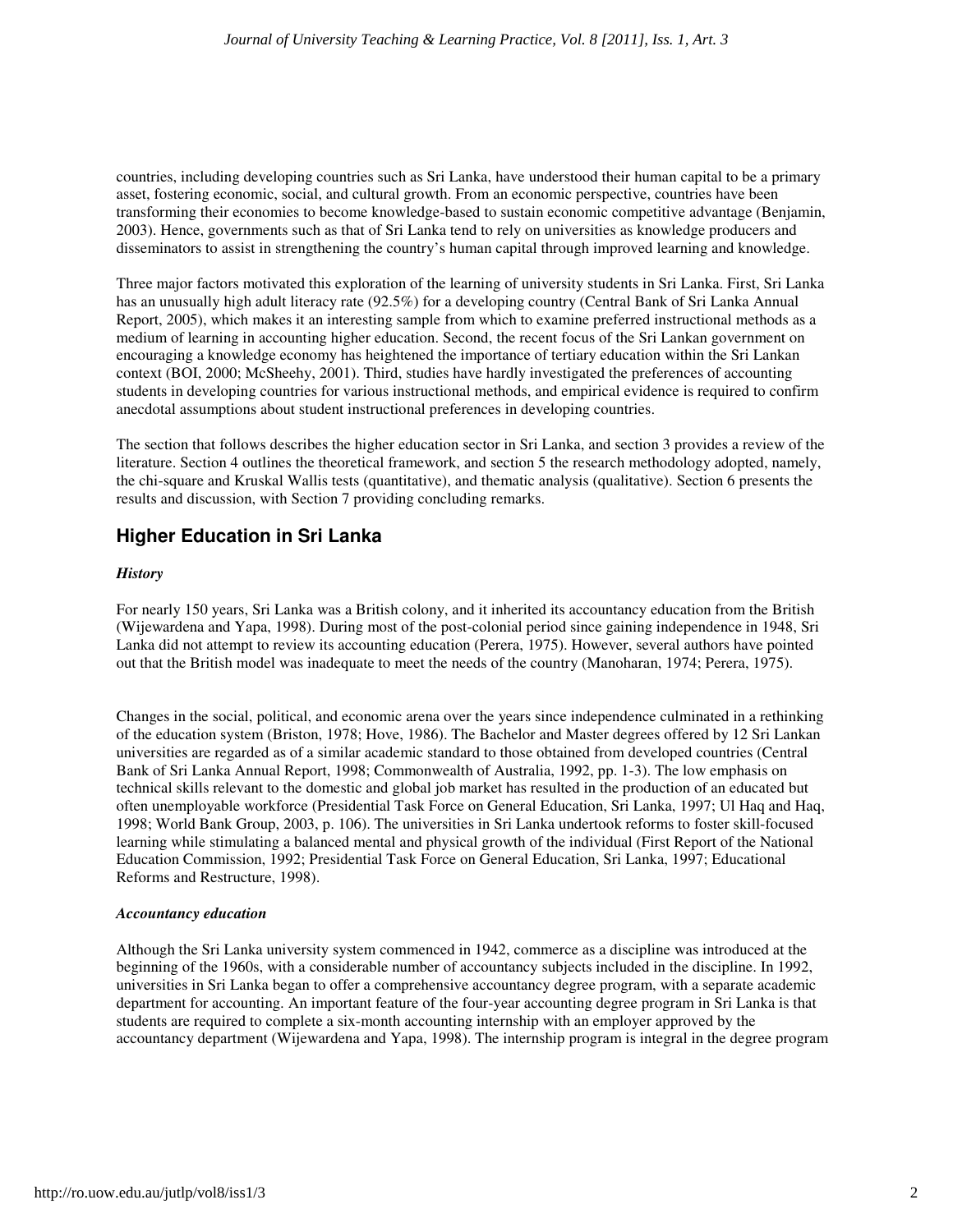and counts as 12 credit points towards the total 120-credit point requirement to complete the degree, and is undertaken in the second semester of the third year and the first semester of the fourth year.

Upon graduation, students can enrol in professional accounting programs to become accredited accountants. The entry requirement to sit for professional accounting programs is the high school certificate, and accounting graduates receive exemptions from a number of subjects in the professional accounting programs. The professional accounting bodies conduct their own professional programs, the most popular two being the Institute of Chartered Accountants in Sri Lanka and the Chartered Institute of Management Accountants in the U.K. (CIMA Global Annual Report, 2005). Both accounting bodies require a minimum of three years of relevant work experience before awarding the membership after completion of professional examinations.

#### *Pedagogy*

Pedagogy in Sri Lanka assumes the traditional instructional method as the most preferred, for students' learning experiences consistent with the societal culture. The Department of Accounting of this Sri Lankan university received World Bank funding, and a condition of funding required enhancing students' instructional experience. Preliminary interviews with the head of the Department of Accounting and two senior academics in that department of the university confirmed that the accounting department practiced various instructional methods to achieve optimal learning outcomes for their students. The instructional methods most commonly used were traditional method, interactive method, and group case-based method.

## **Literature Review**

Learning is a "relatively permanent change in the ability to exhibit a behaviour; this change occurs as a result of successful or unsuccessful experience" (Klein, 1987, p. 1). Students in higher education undertake learning for numerous reasons, and these reasons influence what they would like to learn and how they would like to learn in a given subject. For instance, Dolnicar (2004) found three major reasons for students attending lectures: to find out what they were supposed to learn, not to miss important information, and to find out about assessment tasks. From a motivational perspective, the two prototypical students are those genuinely enjoying lectures ("idealists") and those attending lectures to succeed in the course units with highest grade point average ("pragmatists"). The composition between "idealists" and "pragmatists" differs across faculties, with "pragmatists" being represented most in the commerce faculty. Coxon, Jenkin, Marshall, and Massey (1994, p. 13) identified "pragmatists" as technocratic rationalists (or "instrumentalists") who were more interested in learning to achieve an external goal. Ditcher and Hunter (2001) found that students in higher education, rather than being classified as "idealists" or "pragmatists," balance both attributes as they have twin motivations in selecting course-units: to increase career opportunities and to pursue their genuine interests. Given that students often have dual motivations, it is realistic to help students to experience learning activities as meaningful and worthwhile, and offer their desired benefits (Brophy, 2010, p. 19).

Student learning and outcomes therefore are dependent on several factors, and the 3P model attempts to conceptualize this learning. The 3P model of learning was first outlined by Dunkin and Biddle (1974) and later elaborated by Biggs (2003) (Figure 1). Its three components are presage, process, and product. The presage component identifies two broad environmental factors: student context (i.e., prior knowledge of subject, abilities, motivation, and conception of learning) and teaching context (i.e., learning objectives, instructional methods, and institutional procedures). The process component refers to the cognitive processes applied for learning activities: active learning or passive learning approach. The product is the qualitative (i.e., structure and transfer), quantitative (i.e., facts and skills), and affective (i.e., involvement) learning outcomes. As this study investigates the instructional methods preferred by students and reasons for their choice, its focus is on the presage component,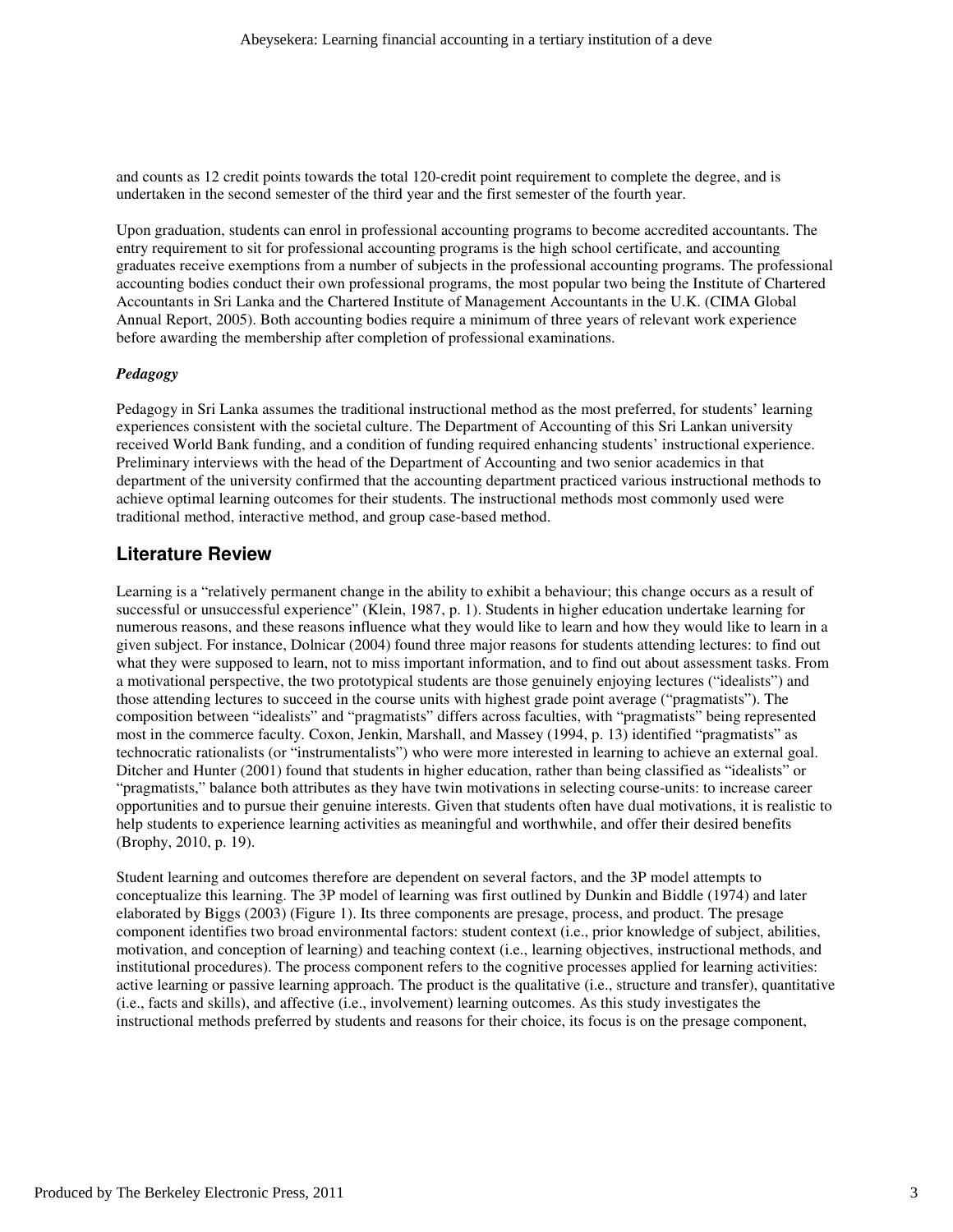more specifically on the teaching context (i.e., instructional methods), which can contribute to the process component as passive learning or active learning.





The traditional instructional method involves passive learning. The teachers consider it their responsibility to know the subject content well and explain it clearly. Teachers expect students to attend classes, take notes, and read study materials. Any differences in learning among students are attributable to their ability, motivation, and prior knowledge of subject matter. The interactive instructional method is also a transmitting activity. Although students take over the responsibility for learning from the teacher, the instruction remains teacher-centred. By contrast, the group case-based method is a form of collaborative learning in which the learning-focused activities of students are largely a result of their own perceptions and inputs (Panitz, 2004).

Both the interactive instructional method and the group case-based instructional method promote active learning. Bonwell and Eison (1991) describe active learning as instructional activities involving students in doing things and thinking about what they are doing. Active learning is a pedagogical approach that combines the learning efficiency with effectiveness of interaction for learning. It can be put into practice in large-class teaching in variety of ways and has been found to be effective in several university disciplines such as communications (Schwebel and Schwebel, 2002), biology (McClanahan and McClanahan 2002), mathematics (Inch, 2002), and music (Berry, 2008). The effectiveness of active learning has gained increasing importance in accounting education, with much evidence pointing to its value (Lindquist, 1995; Marcheggiani, Davis, and Sanders 1999; Apostolou, Watson, Hassell and Webber, 2001; Lancaster and Strand, 2001).

Studies conducted in developed countries confirm that modifications to the traditional instructional method bring better learning outcomes for students in higher education than does the traditional instructional method (Cook, 1997; Sawyer, Tomlinson, and Maples, 2000; Cook and Hazelwood, 2002). The inclusion of student interaction has resulted in increased student enjoyment, increased class participation, increased level of advanced preparation by students, and a more relaxed classroom atmosphere (Cook and Hazelwood, 2002). Bonwell and Eison (1991) have shown that active instructional methods are superior in developing student skills in thinking and writing, and conclude that a greater proportion of students prefer active instructional methods. Active instructional methods facilitate retention of concepts over time and prepare students better for future careers (Foyle, 1995; Price, 1995; Kane, 2004, p. 275; Stanley and Edwards, 2005).

Investigations of group instructional methods using case studies have reported that the group case-based instructional method helps students to improve communication, self-management, decision-making, problem solving, motivation, and interpersonal skills – benefits which are not offered by the traditional instructional method (Caldwell, Weishar, and Glezen, 1996; Greenstein and Hall, 1996; Sawyer et al., 2000). The evidence suggests that a group instructional method using case studies delivers better learning outcomes than does the traditional instructional method (Wintergerst, DeCapua, and Verna, 2003).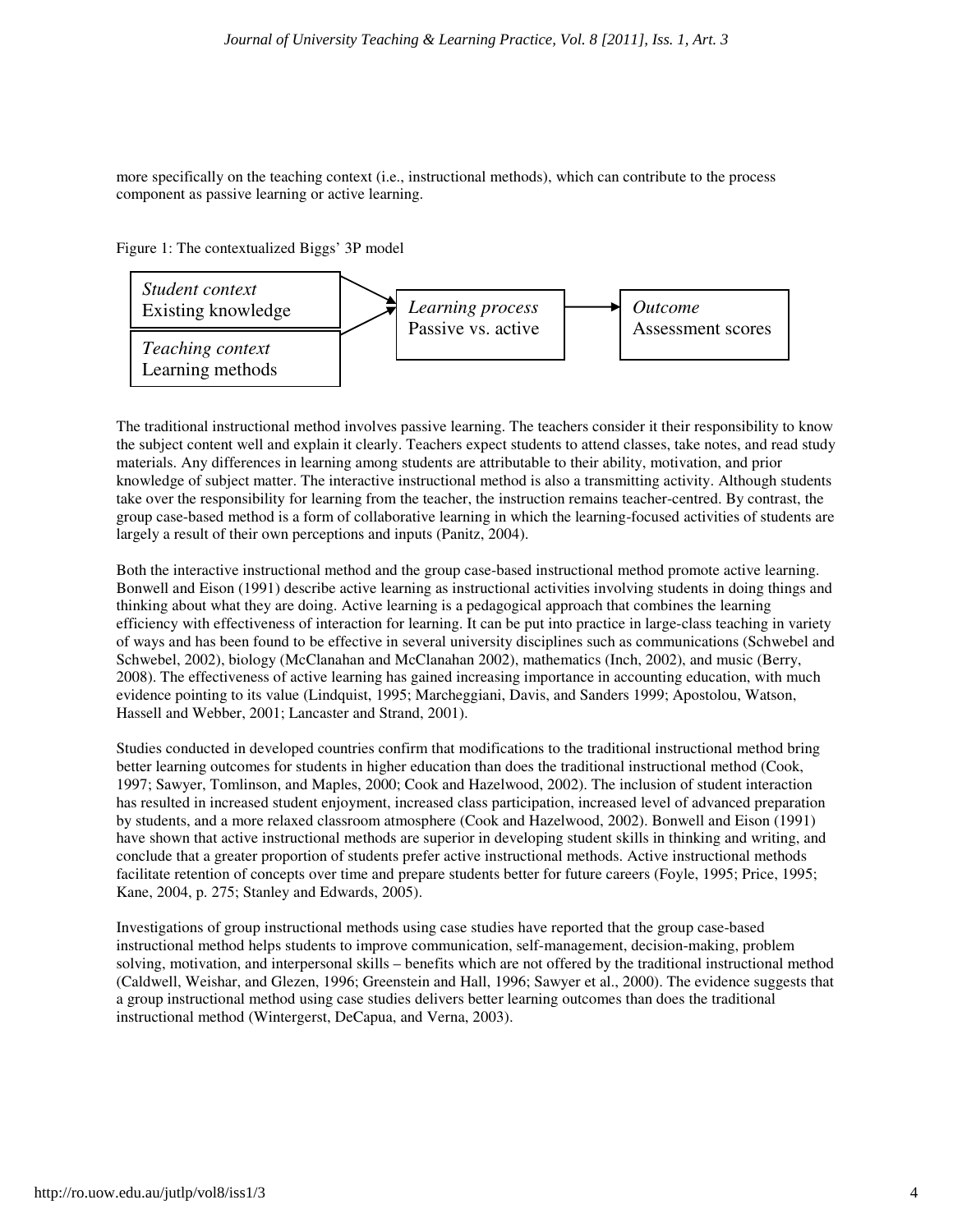Abeysekera (2008) compared student instructional method preferences between domestic and international students in a large-class setting at an Australian university for an upcoming new topic: intellectual capital. The findings reported that students largely preferred the traditional instructional method (international students 68% and domestic students 58%), compared with the interactive instructional method (international students 36% and domestic students 27%), and the group case-based study instructional method (international students 34% and domestic students 18%). Although not explained in that study, the preference among students for the traditional instructional method might have been because intellectual capital is a new topic, and they anticipated maximum support from the teacher. Additionally, the study solicited student responses for a hypothetical topic they have not been exposed to, and for which they do not know the extent of help required from the teacher.

While seeking student opinion is an effective way to solicit their instructional preferences, obtaining feedback based on instructional methods they have experienced in a course unit can provide results more applicable to a classroom setting. As noted earlier, several studies conducted in small-class settings have reported that interactive, group case-based instructional methods are effective in enhancing the cognitive processes and learning outcomes for established course units in the curriculum. Although Abeysekera's (2008) study was with large classes, the research conducted in these studies took place in societal cultures where students experience less 'authoritative' distance from the teacher, and where students are willing to experience new ways to learning.

## **Theoretical Background**

#### *Societal culture for instructional methods*

Several studies in accounting education have applied Hofstede's (1986) concept of societal power distance (Hofstede, 1986; Smith, Dugan, and Trompenaars, 1996; Williams and Seaman, 2004). A high power distance score indicates that students accept inequities of power relations between teacher and student, and students expect the teacher, as the more knowledgeable person, to teach. Although Hofstede has not reported cultural dimensions for Sri Lanka, the neighbouring country India, which has much cultural influence in Sri Lanka, has a significantly higher power distance (power distance score is 77) than countries with a more Anglo-Saxon cultural orientation (examples of power distance scores are Australia 36, Canada 39, U.K. 35, and U.S. 40). Hofstede's uncertainty avoidance dimension identifies students in strong uncertainty avoidance societies such as Asia as being more comfortable in structured learning situations, expecting the teacher, as the more knowledgeable person, to teach (Hofstede, 1986). The evidence that the achievement of Asian cultures is collective in nature lends support for their society-based preference for learning being through more knowledgeable peers in groups (Hutchinson and Gul, 1997; Kember, 2000). Unclear from studies so far is the instructional format preferred by students for scaffolding with the more knowledgeable person. Hence rather than hypothesizing, this study states the propositions as research questions.

#### *Research questions*

Quantitative analysis was used to examine the first research question: Do students prefer an instructional method? Qualitative analysis was used to examine the second research question: Why do students prefer one instructional method to another?

Several studies have examined gender differences for student learning outcomes, and have obtained mixed results (Ballantine, Duff and Larres, 2008; Brophy, 2010, p. 291; Hall, Ramsay, and Raven, 2004). The influence of gender, student age, work-status (working student or not), enrolment status (full-time or parttime), and student year (third or fourth year) on instructional methods are not established. Several studies have confirmed that the overall GPA (grade point average) is a significant predictor of examination scores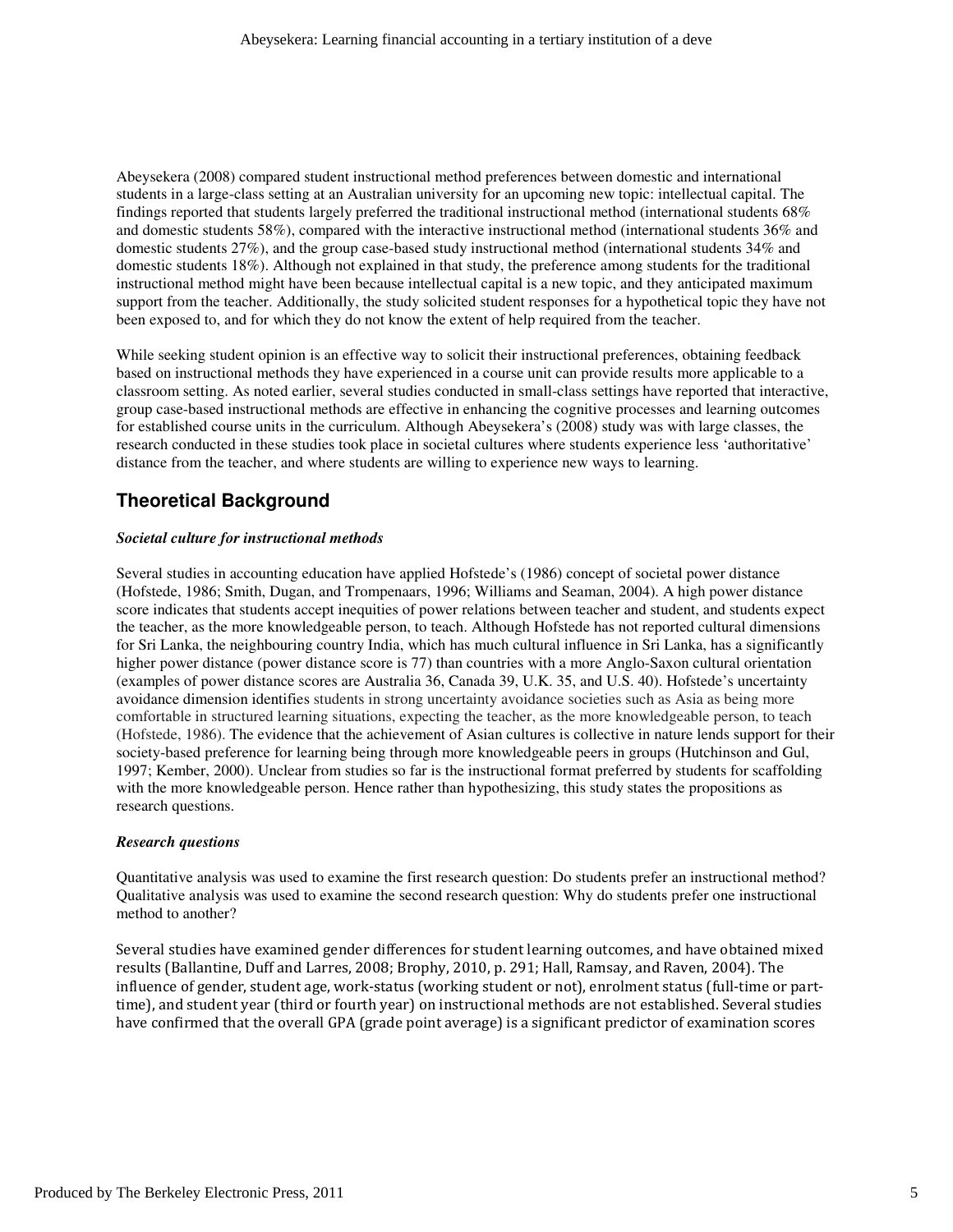(Harnett, Romcke, and Yap, 2004; Tickell and Smyrnios, 2005), but it has not been demonstrated as a predictor for preferences in learning methods.

#### **Research Methods**

#### *Data collection*

Abeysekera (2008) asked students three questions relating to their preference for traditional, interactive, and group case-based instructional format and obtained responses to a survey questionnaire on a 5-point Likert scale. This study adopted a similar format and approach. Participants in this study were undergraduate students in the third and fourth (final) years at a metropolitan university in Sri Lanka, chosen because they had prior exposure to the three instructional formats (traditional, interactive, and group case-based study) in their previous financial accounting course units.

A sample of recent graduates, academic staff, and junior undergraduate students tested the clarity of questions, and corrected any anomalies to their satisfaction to achieve internal consistency of questions before the questionnaire was administered. Two separate large teaching classes for third-year and fourth-year students separately and simultaneously completed the responses to the survey questionnaire. The total number of students was 139, comprising 49 third-year students and 90 fourth-year students in the Bachelor of Commerce accounting program. Seventy-one percent of all enrolled students took part in the study, voluntarily.

Prior to administering the questionnaire, the researcher explained the confidentiality of information provided by students and their rights to the confidentiality being upheld, informing them that any published information would be anonymous. The questionnaire inquired as to students' preferred instructional method in financial accounting in the undergraduate accounting program: traditional, interactive, and group case-based study. Participants received a verbal explanation of the meanings of traditional, interactive, and group case-based study instructional formats, and the introductory sheet of the questionnaire had a written explanation. In preparing participants for the survey, the survey administrator asked participants to assume that every other factor (such as whiteboard usage) was the same for all three instructional methods, and to avoid the assessment criteria influencing the responses, survey administrator told students that all courses would have a final examination only. The survey administrator answered any other questions participants had before administering the questionnaire.

#### *Data analysis*

With a view to ascertaining student preferences for instructional methods, and reasons for their preferred choice, the study combined two methods. First, the questionnaire responses were analysed quantitatively to examine any differences in students' preferred instructional methods for learning. Second, optional comments made in relation to their preferred choice of instructional method were analysed qualitatively. According to Biggs (2003), the level of active learning increases as students attempt to move from the memorizing stage to the theorizing stage. The level of student activity from passive (evident in traditional instructional method) to active (evident in the interactive instructional method and in the group case-based instructional method) increases students' capacity to engage in active learning. Active learning increases from memorizing to note-taking, describing, explaining, relating, applying, and theorizing in ascending order. This study used these categories as themes exploring students' reasons for their preferred choice of instructional method.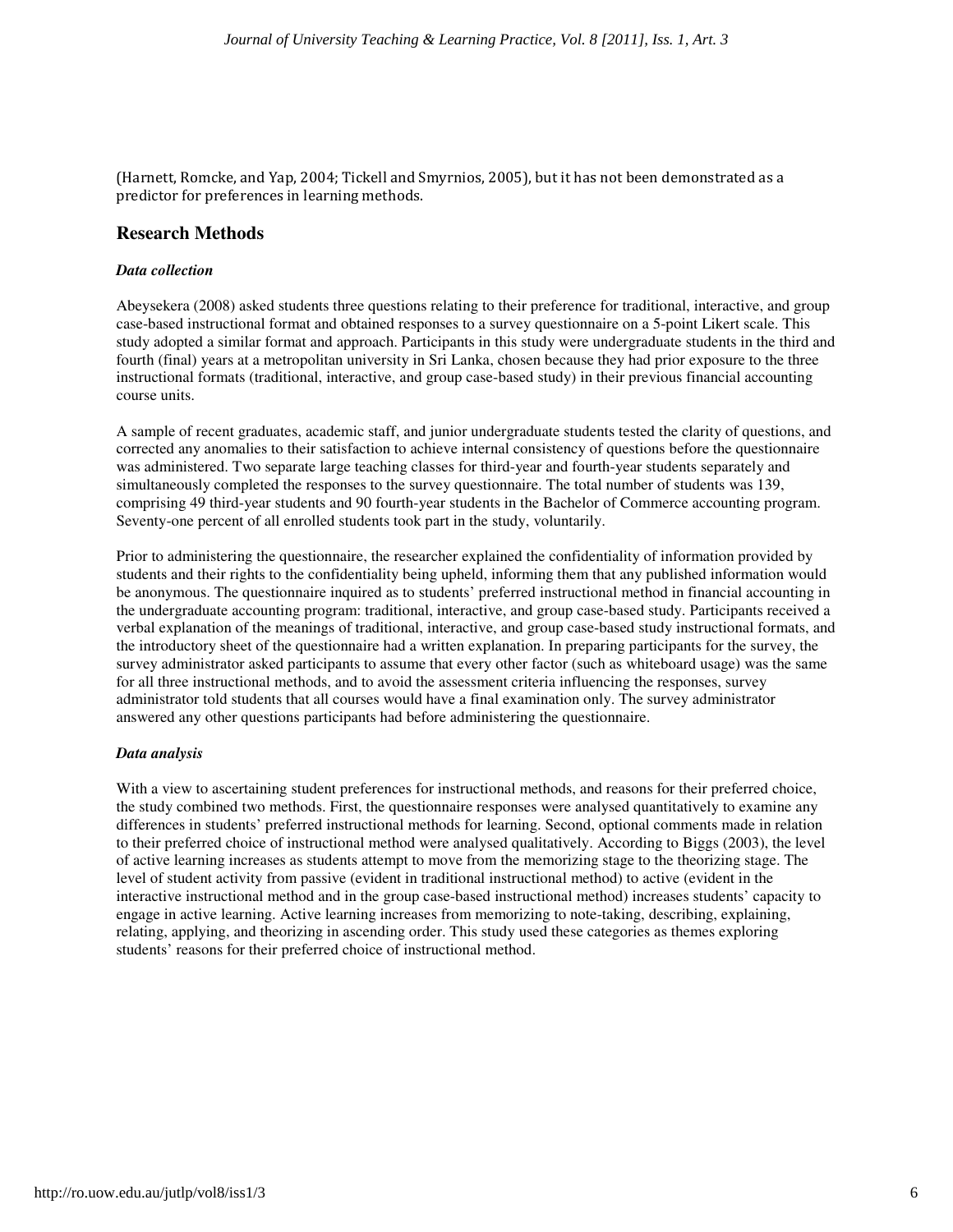## **Results and Discussion**

#### *Research question 1: Do students prefer an instructional method for learning?*

The Kolmogorov-Smirnov test is one of most useful tests in non-parametric statistics to compare samples. This study compares them here the instructional methods (as three samples) obtained from questionnaire responses. The Kolmogorov-Smirnov test statistics were .189 ( $p < .0001$ ) for the traditional instructional method, .257 ( $p < .0001$ ) for the interactive instructional method, and .258 ( $p < .0001$ ) for the group case-based instructional method, indicating that each instructional method rejected the test of normality, and hence this study resorted to nonparametric tests. Results were first analysed using the Mauchly's test of sphericity, that tests whether the variances of three instructional samples are equal, indicating that the correlations among the three instructional methods were unequal (Mauchly's W = .886, df = 2, p < .0001). Friedman's test that compares differences between three or more related samples (in this instance, they are the three instructional methods) confirmed the differences in preference for instructional methods (traditional method 1.54, interactive method 2.5, and group case-based instructional method 1.96, at p < 0.0001) were significantly different. The summary statistics indicate that more than one-half of participants preferred the interactive and group case-based instructional methods (Table 1).

| Table 1                                           |
|---------------------------------------------------|
| Summary statistics for the questionnaire response |

| Variable                                                          | Mean  | Median         | Minimum | Maximum |
|-------------------------------------------------------------------|-------|----------------|---------|---------|
| Continuous variables                                              |       |                |         |         |
| Traditional instructional method (based on 1-to-5)                | 2.80  | 3              | -1      | 5       |
| Interactive instructional method (based on 1-to-5 scale)          | 4.32  | $\overline{4}$ |         | 5       |
| Group case-based instructional method (based on 1-to-<br>5 scale) | 3.53  | $\overline{4}$ | 1       | 5       |
| Age (years)                                                       | 23.7  | 23             | 23      | 28      |
| Grade point average (GPA)                                         | 2.709 | 2.5            | 1.5     | 3.5     |
| Categorical variables                                             |       |                |         |         |
| Ratio of female to male participants                              | 0.388 |                |         |         |
| Ratio of non-working to working participants                      | 0.655 |                |         |         |
| Ratio of part-time to full-time participants                      | 0.554 |                |         |         |

For those who preferred the interactive instructional method it appeared to be a strong preference. Most participants had similar grade point average scores. The majority of participants were 23 years of age. Most of the participants were female, and a greater proportion of participants were in employment. There was a balanced mix of full-time and part-time students.

Data were then analysed using chi-square distribution, assuming an equal distribution of responses with the observed distribution of responses for each instructional method. Table 2 provides an analysis of the distribution of preferences for each instructional method and the statistical summary.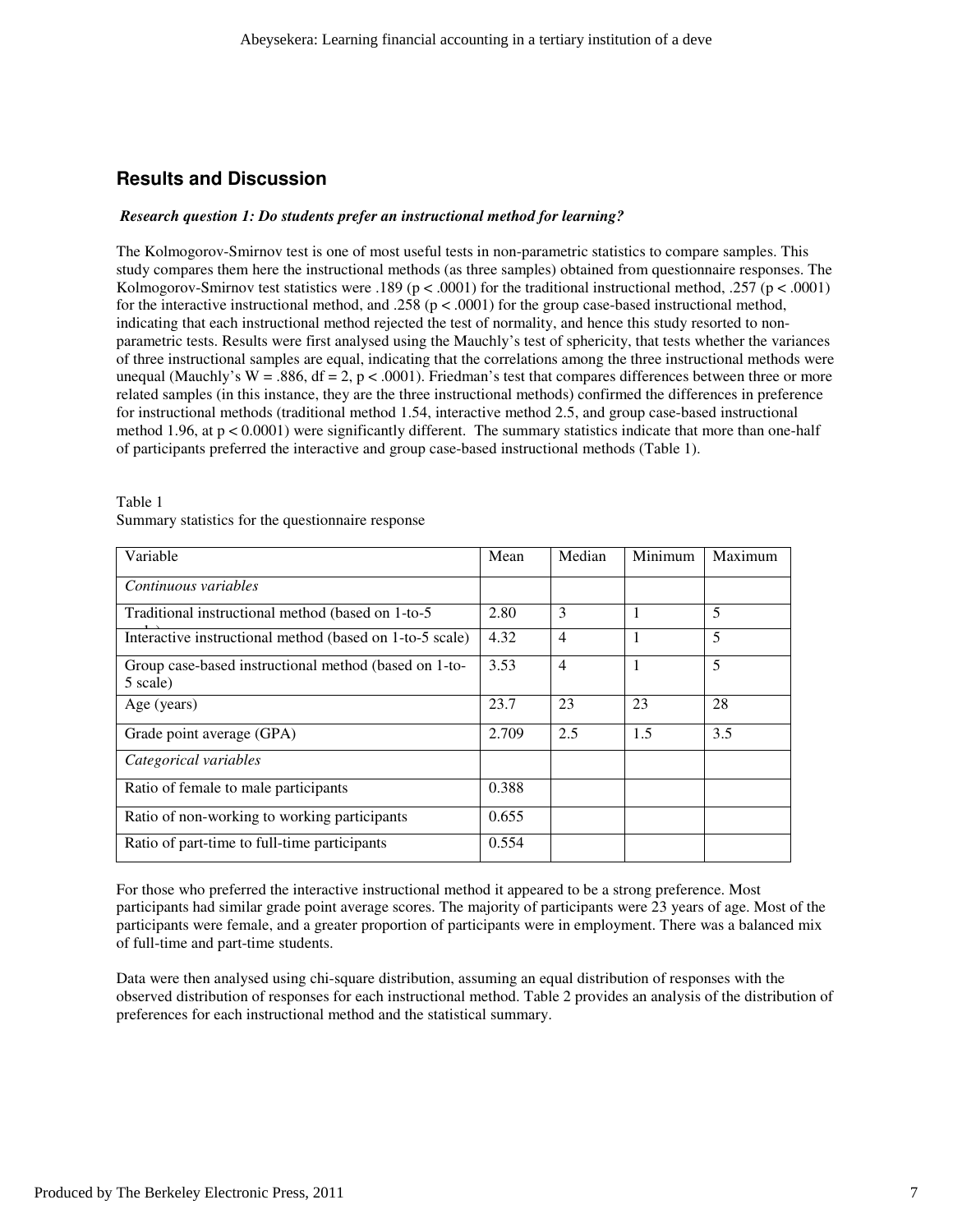As demonstrated in Table 2, participants did not generally have a strong preference for the traditional instructional method. They tended to strongly prefer the interactive instructional method, which very few students disliked. Participants also preferred the group case-based instructional method, but to a lesser extent than the interactive instructional method. Fewer participants disliked the interactive instructional method compared to the group casebased instructional method.

| Traditional instructional method      | Observed N | Expected N | Residual |
|---------------------------------------|------------|------------|----------|
| Strongly dislike                      | 30         | 27.8       | 2.2      |
| Dislike                               | 30         | 27.8       | 2.2      |
| Neutral                               | 31         | 27.8       | 3.2      |
| Like                                  | 34         | 27.8       | 6.2      |
| Strongly like                         | 14         | 27.8       | $-13.8$  |
| Total                                 | 139        | 139        |          |
| Interactive instructional method      | Observed N | Expected N | Residual |
| Strongly dislike                      | 1          | 27.8       | $-26.8$  |
| Dislike                               | 5          | 27.8       | $-22.8$  |
| Neutral                               | 8          | 27.8       | $-19.8$  |
| Like                                  | 60         | 27.8       | 32.2     |
| Strongly like                         | 65         | 27.8       | 37.2     |
| Total                                 | 139        | 139        |          |
| Group case-based instructional method | Observed N | Expected N | Residual |
| Strongly dislike                      | 13         | 27.8       | $-14.8$  |
| Dislike                               | 19         | 27.8       | $-8.8$   |
| Neutral                               | 26         | 27.8       | $-1.8$   |
| Like                                  | 44         | 27.8       | 16.2     |
| Strongly like                         | 37         | 27.8       | 9.2      |
| Total                                 | 139        | 139        |          |

Table 2

Distribution of participant preferences for each instructional method

The Kruskal-Wallis test examined the significance of participant characteristics (age, gender, enrolment status, work status, year of study, and GPA) for each instructional method. Further, the data collected for each instructional method were ordinal data. Hence this study used the Kruskal-Wallis test to examine whether participants' preference for each instructional method was significantly influenced by participant characteristics. Table 3 summarizes the results. Unlike in previous studies cited in the literature, participant characteristics did not significantly influence their preference for instructional method.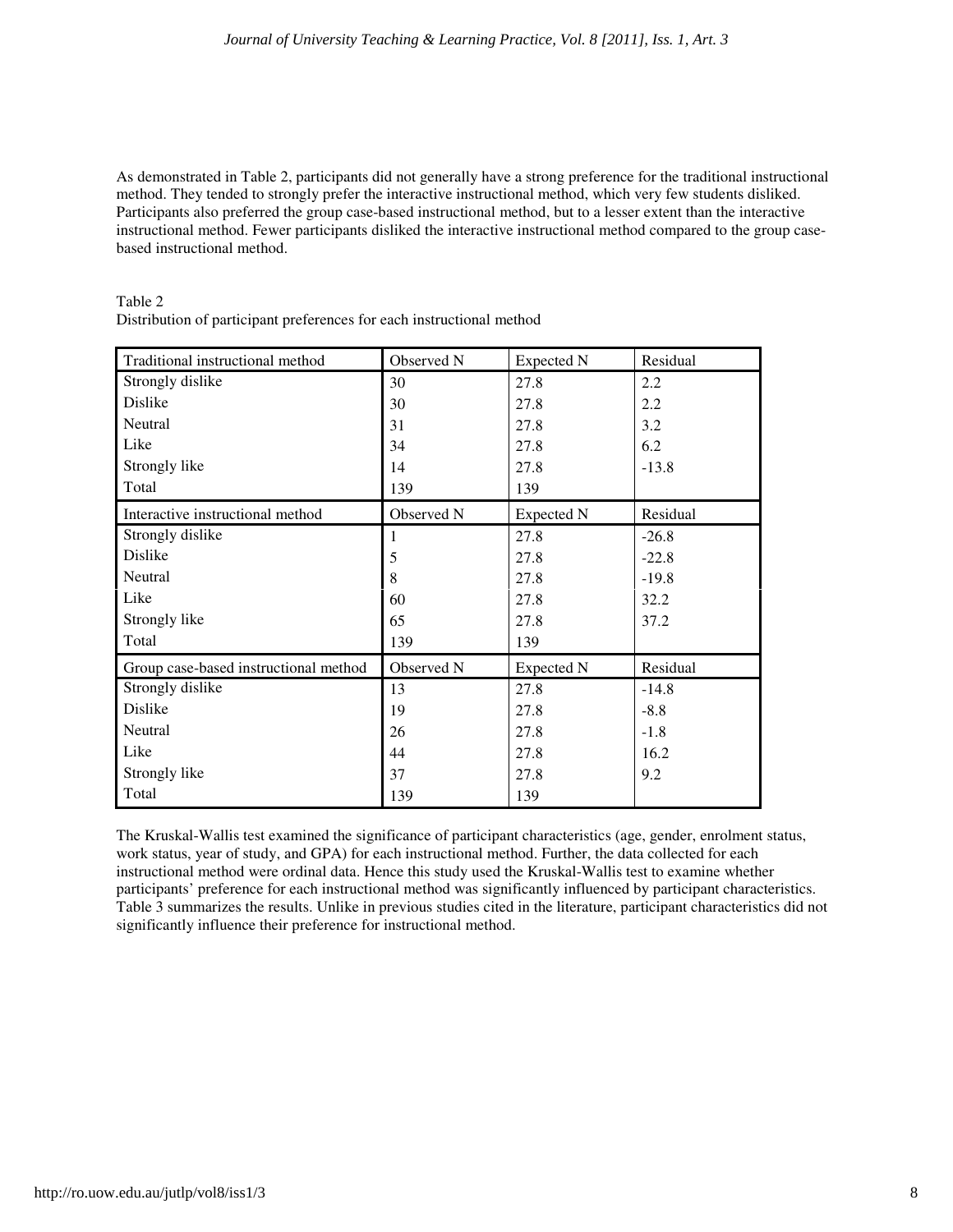| Instructional    | Gender | Working/non- | Full-time/part- | $3^{\text{rd}}$ year /  | Age   | <b>GPA</b> |
|------------------|--------|--------------|-----------------|-------------------------|-------|------------|
| method           |        | working      | time            | 4 <sup>th</sup><br>vear |       |            |
| Traditional      | 2.179  | .806         | .234            | .323                    | 1.116 | 4.29       |
|                  | (.140) | (.060)       | (.628)          | (.127)                  | (291) | (.513)     |
| Interactive      | .037   | .245         | .245            | 1.291                   | 0.000 | .351       |
|                  | (.848) | (.621)       | (.621)          | (.256)                  | .985) | .554)      |
| Group case-based | .144   | .173         | .963            | 2.178                   | .004  | 2.154      |
|                  | .705)  | (.678)       | (.326)          | (.140)                  | .948) | (.142)     |

Table 3 Kruskal Wallis test results (p value) for each instructional method – Financial accounting subject area

Note:

P-value greater than (0.05) is not significant.

Gender category – male and female; Working status category – working and non-working; Enrolment status – fulltime and part-time; Year of study – third year and fourth year.

The age and GPA were categorized into two categories using median as the cut-off point for Kruskal-Wallis test as follows: Age – below 24 years, and 24 years and over; GPA – less than 2.6, and above 2.6.

#### *Research question 2: Why do participants prefer one instructional method to another?*

This study applied thematic analysis to written comments made by participants about their instructional method preference. Thematic analysis is a method for identifying, analysing, and reporting patterns (themes) within data. It minimally organizes and describes the dataset in rich detail, frequently interpreting various aspects of the research topic (Boyatzis, 1998). The two themes used here were passive learning and active learning, applying Biggs' (1993) analogy of level of active learning. In professional subjects such as financial accounting that usually involve a large amount of problem-solving activity; students learn a process that will be an essential part of their work as professionals. A passive learning approach is evident when students focus on specific isolated cues in solving a problem, linking them to arrive at a conclusion. An active learning approach is evident when students focus on establishing a complex chain of associations that link isolated cues for solving the problem to theoretical knowledge (Ramsden, 2003). Passive learning activities include students engaging in learning activities of memorizing, note taking, describing, and explaining. Active learning includes learning activities of relating, applying, and theorizing.

Although 139 participants responded to the survey questions, only 26 participants wrote usable comments about their choice of instructional method. Table 4 shows summary statistics of those who wrote comments. Comments provided by a few participants were relevant to more than one item of discussion and hence total comments analysed became 31. All variables were non-significant when means were compared (using unpaired t-test with unequal variances) between participants who responded to the questionnaire and those who wrote comments, except for work status and enrolment status of participants, which were marginally significant.

#### *Passive learning*

Only two participants commented about their preferred choice for traditional instructional method. They said it helped them to know the subject matter from the teacher so that they could memorize. One participant wrote, "I have poor English knowledge. I can't understand quickly."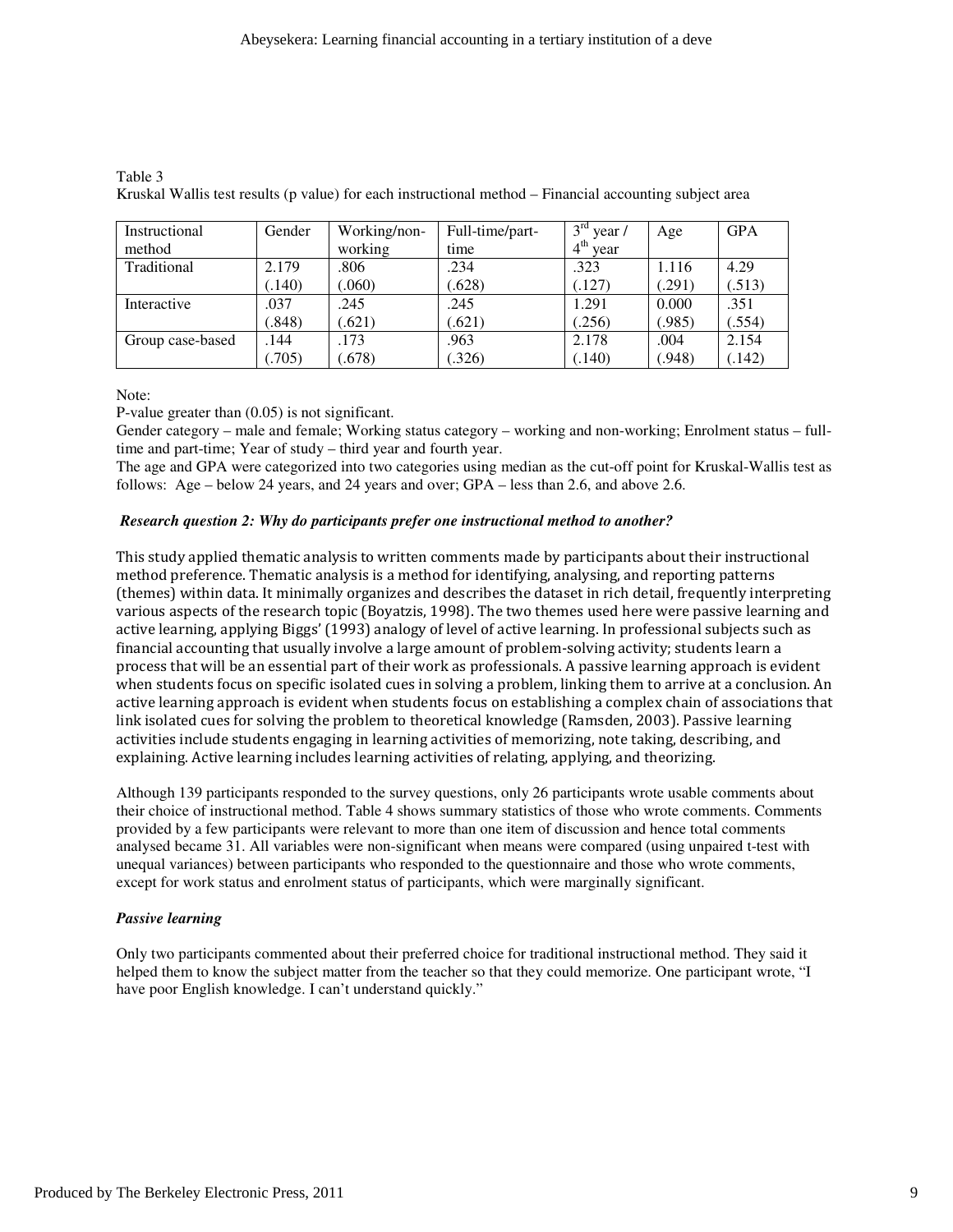Table 4 Descriptive statistics for the written comments

| Variable                                                          | Mean  | Median         | Minimum      | Maximum |
|-------------------------------------------------------------------|-------|----------------|--------------|---------|
| Continuous variables                                              |       |                |              |         |
| Traditional instructional method (based on 1-to-5)                | 2.557 | 2.5            | $\mathbf{1}$ | 5       |
| Interactive instructional method (based on 1-to-5 scale)          | 4.462 | 4.5            | 3            | 5       |
| Group case-based instructional method (based on 1-to-<br>5 scale) | 3.615 | $\overline{4}$ | $\mathbf{1}$ | 5       |
| Age (years)                                                       | 23    | 23             | 23           | 23.1    |
| Grade point average (GPA)                                         | 2.5   | 2.5            | 1.5          | 3.5     |
| Categorical variables                                             |       |                |              |         |
| Ratio of female to male participants                              | 0.308 |                |              |         |
| Ratio of non-working to working participants                      | 0.461 |                |              |         |
| Ratio of part-time to full-time participants                      | 0.769 |                |              |         |

#### *Active learning*

On the other hand, 18 participants offered reasons for preferring the interactive instructional method. The reasons included learning to apply financial accounting concepts in practice with the teacher (10 participants); opportunity to actively take part in discussion by asking questions in the class and clarifying doubts, thereby making a difficult subjects easy to understand (6); developing skills relating to other assessment tasks such as presentations (1); and supplementing learning as there were insufficient books in the library to resolve learning difficulties (1). These participants believed that the teacher knew most about the subject and therefore was in a better position to simplify difficult concepts. Participants' preferring the interactive instructional method liked the fact that they could interact with their teacher and bridge any gaps in understanding effectively. For instance, a participant wrote, "Students must have time to solve some problems in the class and there should be time to discuss with the teacher to clear problem areas." Another participant wrote, "Financial accounting is a mathematical subject. Therefore, I would like to get my mind quickly into it, take part in asking and answering questions [from the teacher]." Another wrote, "As far as financial accounting is concerned there are some technical matters that students have to clarify. Therefore [the] interactive method is good."

Twelve participants offered reasons for their preference for the group case-based instructional method, many of which overlapped with reasons offered by other participants who preferred the interactive instructional method. Participants thought that learning to apply concepts in practice (8 participants), and using the opportunity to actively take part in resolving learning problems (1) were best done through discussion with peers. One participant mentioned that the group method improved team spirit among peers for learning, and another thought it provided an opportunity to share knowledge among the peers. Participants liked the use of case studies for learning. A participant wrote, "The student should be given a chance to answer any question relating to the topic and case studies help the student to understand to think about different aspects of theory."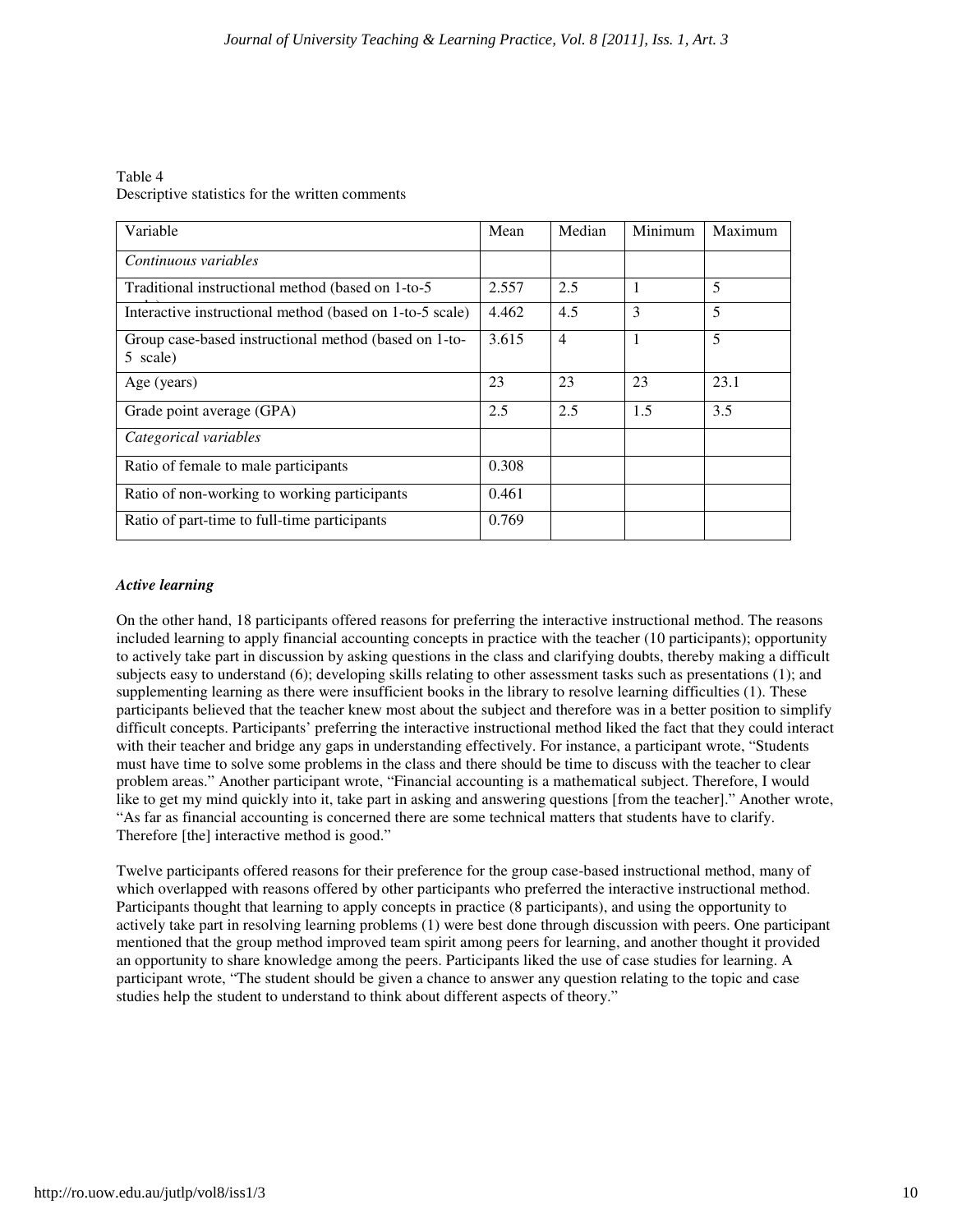## **Concluding Remarks**

Participants differed in their preferred choices for scaffolding, although instructional methods that provided active learning were overwhelmingly the most preferred. Several participant characteristics, such as GPA, gender, working experience, and enrolment status were found to have no effect on participants' preferred instructional method. Further, participants had a desire to engage in active learning. The majority of participants who wrote comments thought that the attributes in the active learning process were more useful for their learning. The outcomes they wanted to achieve were applying concepts and relating them to practice in the real world. This is consistent with previous studies indicating that education is seen as a means towards an end, rather than being considered as valuable in its own right (Coxon et al., 1994; Ditcher and Hunter, 2001; Dolnicar, 2004). They predominantly preferred the interactive instructional method, followed by the group case-based instructional method, because these methods helped them to attain greater understanding of the subject through interaction with the teacher or peers. More participants preferred the interactive instructional method as they thought that the teacher was the best more knowledgeable person in a position to resolve their cognitive difficulties.

The most obvious limitation of this study lies in the potential to generalize the findings, as it was a cross-sectional study in a single tertiary institution. Country-specific factors such as societal culture may have had an influence on the participants' preferred instructional methods. The limited number of participants' written comments may reduce the relevance of the reasons provided for their preferred instructional method to the study sample. The fact that a greater proportion of participants who were not working or who were working full-time than in the sample population who provided reasons for their preferred choice, and this also may reduce relevance of their comments to the study sample.

An important conclusion of this study is how little is known about instructional methods of university accounting students in developing countries. Although instructional methods offering active learning were the most preferred choice, their applicability in developing countries with different societal cultures needs further exploration in future. This study did not investigate positive peer pressure, or rewards through assessment procedures for learning outcomes for preferred instructional methods, which are fruitful aspects for future investigation. This study investigated the opinions of participants in relation to instructional methods, and a future study could investigate whether students confirmed their opinion after implementation of their preferred choice for effective learning.

## **References**

- Abeysekera, I. (2008). 'Preferred learning methods', Accounting Education: An International Journal, 17(2): 187- 198*.*
- AECC (American Education Change Commission). (1990) 'Position statement number one', Objectives of Education for Accountants. Torrance, CA: AECC.
- Albrecht, W. S. and Sack, R. J. (2000). 'Accounting education: Charting the course through a perilous future', Accounting Education Series, Volume No. 16.
- Apostolou, B., Watson, S. Hassell, J., and Webber, S. (2001). 'Accounting education literature review (1997- 1999)', Journal of Accounting Education, 19(1): 1-61.
- Ballantine, J. A., Duff, A., and Larres, P. M. (2008). 'Accounting and business students' approaches to learning: A longitudinal study', Journal of Accounting Education, 26: 188-201.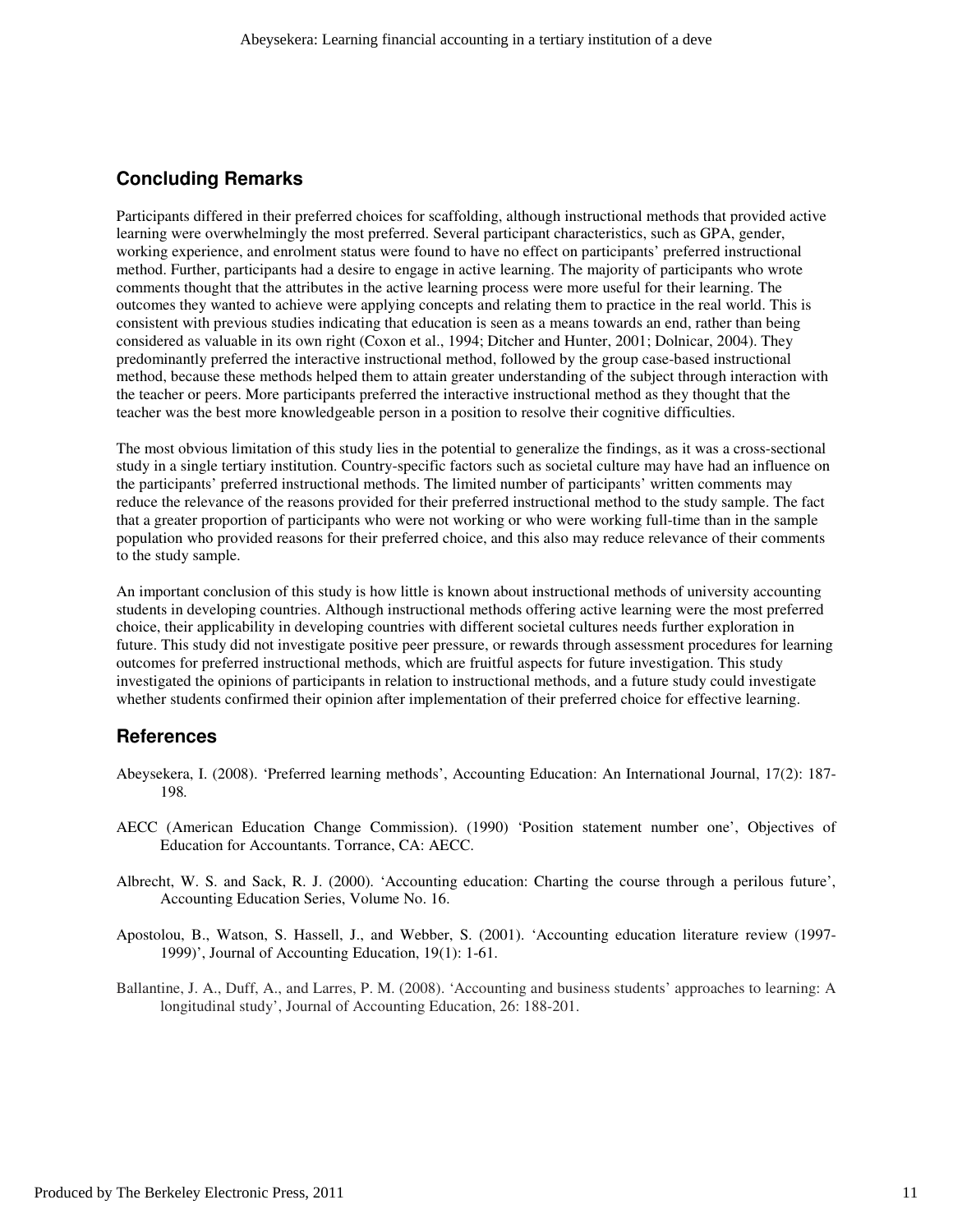- Barr, R. A. and J. Tagg. (1995). 'From teaching to learning: A new paradigm for undergraduate education', Change, 27(6): 12-25.
- Benjamin, R. (2003). 'The environment of American higher education: A constellation of changes', Higher Education in the Twenty-First Century. The Annals of The American Academy of Political and Social Science 585 (January): 8-30.
- Berry, W. (2008). 'Surviving lecture: A pedagogical alternative', College Teaching, June 28.
- Biggs, J. (2003). Teaching for quality learning at university: What the student does, 2<sup>nd</sup> Ed. Philadelphia, PA: Open University Press.
- BOI (Board of Investment). (2000). 'Board of Investment, statutory agency responsible for promoting and facilitating foreign investments in Sri Lanka' (online). Retrieved June 30, 2002 from http://www.boisrilanka.org
- Bonwell, C. C. and Eison, J. A. (1991). 'Active learning: Creating excitement in the classroom'*.* ASHE-ERIC Higher Education Report No. 1. Washington, DC: George Washington University.
- Boyatzis, R. E. (1998). 'Transforming qualitative information: Thematic analysis and code development'. Thousand Oaks, CA: Sage.
- Briston, R. J. (1978) 'The evolution of accounting in developing countries', International Journal of Accounting Education and Research, 14(2): 105-120.
- Broad, M., Matthews, M. and McDonald, A. (2004). 'Accounting education through an online-supported virtual learning environment', Active Learning in Higher Education, the Journal of the Institute for Learning and Teaching, 5(2): 135-151.
- Brophy, J. E. (2010). 'Motivating students to learn',  $3^{rd}$  Ed. New York: Routledge.
- Caldwell, M. B., Weishar, J. and Glezen, G. (1996). 'The effect of cooperative learning on student perceptions of accounting in the principles course', Journal of Accounting Education, 14(1): 17-36.
- Central Bank of Sri Lanka. (1998). Table 29. Annual Report 1998. Colombo.— (2005). Key social indicators table. Annual Report 2005. Colombo.
- CIMA Global Annual Report. (2005). CIMA Global Annual Report. London: CIMA.
- Commonwealth of Australia. (1992). 'Country Education Profiles, Sri Lanka, A Comparative Study', prepared by the National Office of Overseas Skills Recognition (NOOSR) in association with International Development Program of Australian Universities and Colleges, Australian Heritage Projects, and N. Naragoda. Canberra: Australian Government Publishing Service.
- Cook, E. D. (1997). 'An innovative method of classroom presentation: What is "jeopardy"?' Journal of Accounting Education, 15(1): 123-131.
- Cook, E. D. and Hazelwood, A. C. (2002). An active learning strategy for the classroom: "Who wants to win … some mini chips ahoy?" Journal of Accounting Education, 20(4): 297- 306.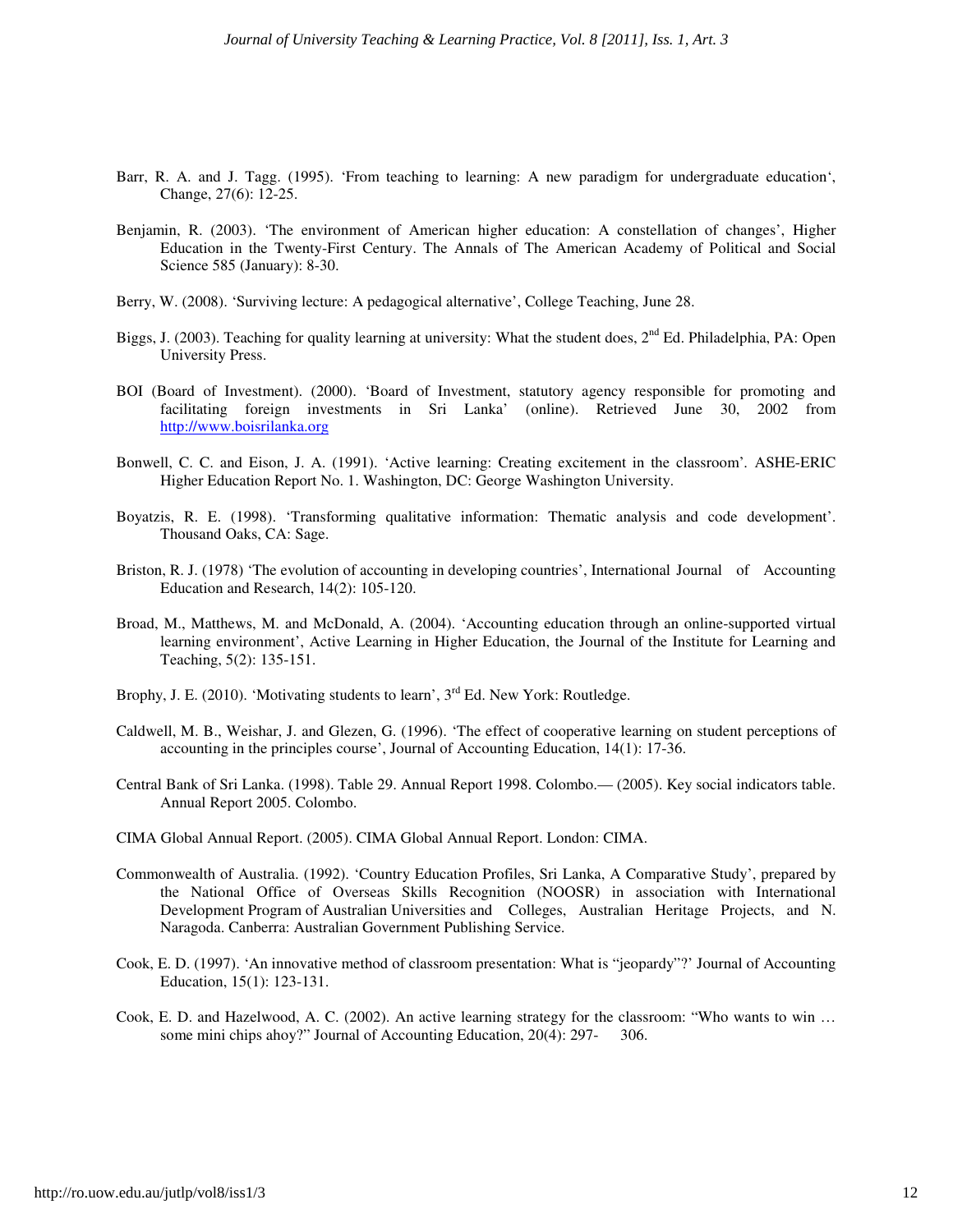- Coxon, E., Jenkins, K., Marshall, J. and Massey, L. (1994). The politics of learning and teaching in Aotearoa, New Zealand. Palmerston North, NZ: Dunmore Pressxton.
- Ditcher, A. and Hunter, S. (2001). 'The instrumental student: An increasing problem?' In L. Richardson and J. Lidstone (Eds.), Flexible learning for a flexible society, 202-212. Proceedings of ASET-HERDSA 2000 Conference, Toowoomba, Qld, 2-5 July 2000. ASET and HERDSA.
- Dolnicar, S. (2004), 'What makes students attend lectures? The shift towards pragmatism in undergraduate lecture attendance'. In Australian and New Zealand Marketing Academy ANZMAC 2004: Marketing accountabilities and responsibilities: Proceedings: 29 November - 1 December 2004, Wellington, edited by J Wiley and P Thirkell, Wellington, N.Z.
- Dunkin, M. and Biddle, B. (1974). The study of teaching. New York: Holt, Rinehardt & Winston.
- Educational Reforms and Restructure. (1998). Primary education, guidelines to principals and primary school heads. New York: UNICEF.
- First Report of the National Education Commission. (1992). Sessional Paper No. V-1992. Colombo: Government Publication Bureau.
- Foyle, H. C. (Ed.). (1995). Interactive learning in the higher education classroom. Washington, DC: National Education Association.
- Gray, R., Bebbington, J. and McPhail, K. (1994). 'Teaching ethics in accounting and the ethics of accounting teaching: Educating for immorality and a possible case for social and environmental accounting education'. Accounting Education, 3(1): 51-75.
- Greenstein, M. M. and Hall, J. A. (1996). 'Using student-generated cases to teach accounting information systems'. Journal of Accounting Education, 14(4): 493-514.
- Hall, M., Ramsay, A. and Raven, J. (2004). 'Changing the learning environment to promote deep learning approaches in first-year accounting students'. Accounting Education: An International Journal, 13(4): 489- 506.
- Harnett, N., Romcke, J. and Yap, C. (2004). 'Student performance in tertiary-level accounting: An international student focus'. Accounting and Finance, 44(2): 163-185.
- Hofstede, G. (1980). Culture's consequences: International differences in work-related values. Beverly Hills, CA: Sage — (1986). 'Cultural differences in teaching and learning'. International Journal of Intercultural Relations, 10: 301-320.
- Hove, M. R. (1986). 'Accounting practices in developing countries: Colonialism's legacy of inappropriate technologies'. International Journal of Accounting Education and Research, 22(1): 81-100.
- Hutchinson, D. and Gul, F. A. (1997). 'The interactive effects of extroversion/introversion traits and collectivism/individualism cultural beliefs on student group learning preferences'. Journal of Accounting Education, 15(1): 95-107.
- Inch, S. (2002). 'The accidental constructivist: A mathematician's discovery'. College Teaching, 50(3): 111-113.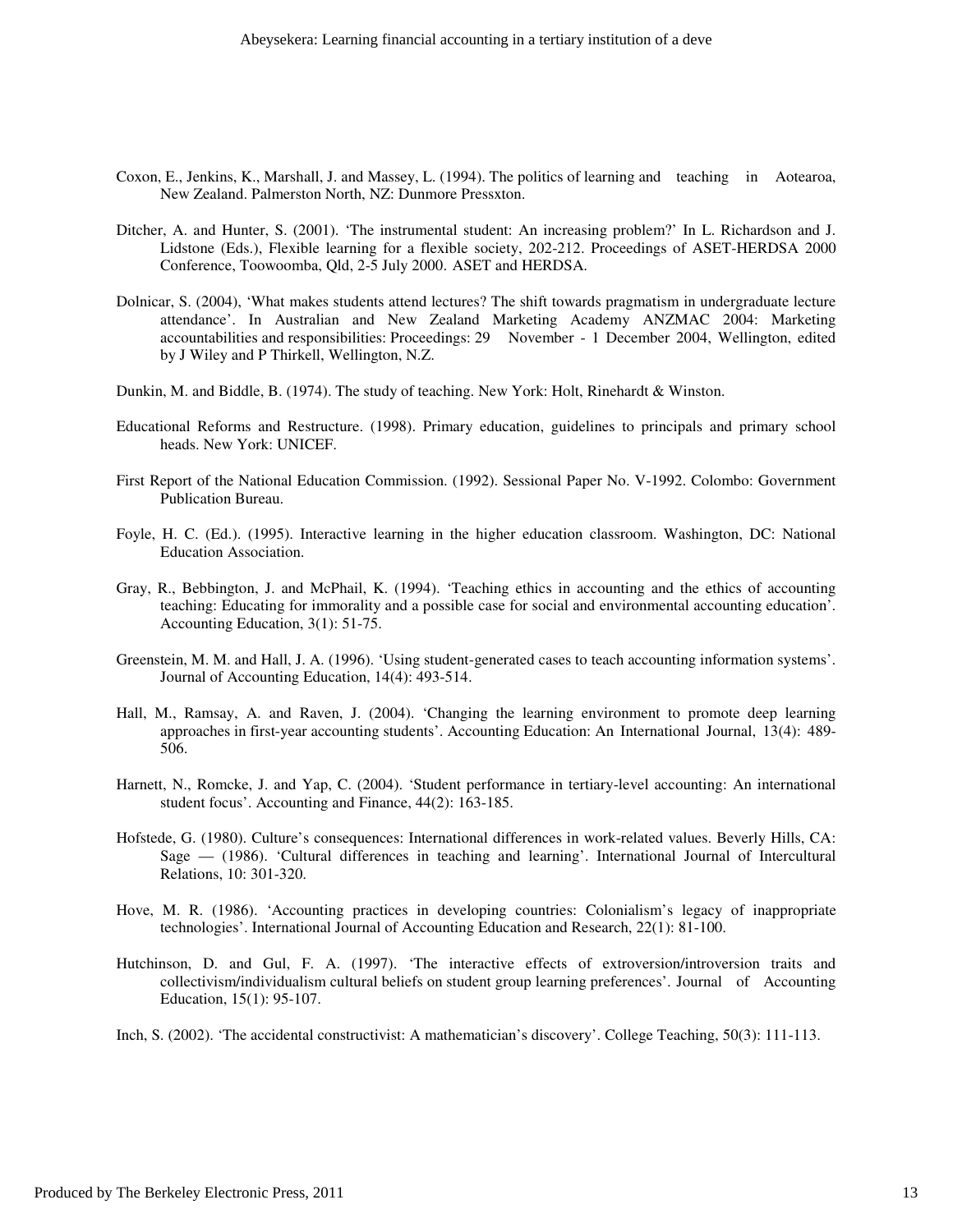- Kane, L. (2004). 'Educators, learners and active learning methodologies. International Journal of Lifelong Education', 23(3): 275-286.
- Kember, D. (2000). 'Misconceptions about the learning approaches, motivation and study practices of Asian students'. Higher Education, 40(1): 99-121.
- Klein, S. B. (1987). Learning: Principles and applications. New York: McGraw-Hill.
- Lancaster, K. and Strand, C. (2001). 'Using team-learning model in a managerial accounting class: An experiment in cooperative learning'. Issues in Accounting Education, 16(4): 549-567.
- Lindquist, T. M. (1995). 'Traditional versus contemporary goals and methods in accounting education: Bridging the gap with cooperative learning'. Journal of Education for Business, 70(5): 278-284.
- Marcheggiani, J., Davis, K. A. and Sanders, J. F. (1999). 'The effect of teaching methods in examination performance and attitudes in an introductory financial accounting course'. Journal of Education for Business, 74(4): 203-210.
- Manoharan, M. (1974). 'Socialisation of knowledge monopoly and the scheme for future training of accountants'. Accountant (Sri Lanka), first quarter: 23.
- McClanahan, E. and McClanahan, L. (2002). 'Active learning in a non-majors biology class: Lessons learned'. College Teaching, 50(3): 92-96.
- McSheehy, W. (2001). 'Sri Lanka'. Corporate Location: 49-57.
- Panitz, T. (2004). 'Using cooperative learning techniques to establish a student-centered, interactivelearning environment'. In S. Cassara (Ed.), Teaching for our times, partnerships and collaborations (pp. 22-33). Boston, MA: Bunker Hill Community College.
- Perera, M. H. B. (1975). 'Accounting and its environment in Sri Lanka'. Abacus, 11(1): 85-96.
- Presidential Task Force on General Education, Sri Lanka. (1997). General education reforms. Colombo: The Pacific Press.
- Price, J. E. (1995). 'Love thy neighbour: Forging links with countries in the South Pacific region'. Australasian Journal of Special Education, 19(2): 30-39.
- Ramsden, P. (2003). Learning to teach in higher education. London: Routledge.
- Sawyer, A. J., Tomlinson, S. R. and Maples, A. J. (2000). 'Developing essential skills through case study scenarios'. Journal of Accounting Education, 18(3): 257-282.

Schwebel, D. C. and Schwebel, M. (2002). 'Teaching nonverbal communication'. College Teaching, 50(3): 88-91.

- Smith, P. B., Dugan, S. and Trompenaars, F. (1996). 'Natural culture and the values of organizational employees'. Journal of Cross-Cultural Psychology, 27(2): 231-264.
- Stanley, T. and Edwards, P. (2005). 'Interactive multimedia teaching of Accounting Information System (AIS) cycles: Student perceptions and views'. Journal of Accounting Education, 23(1): 21-46.